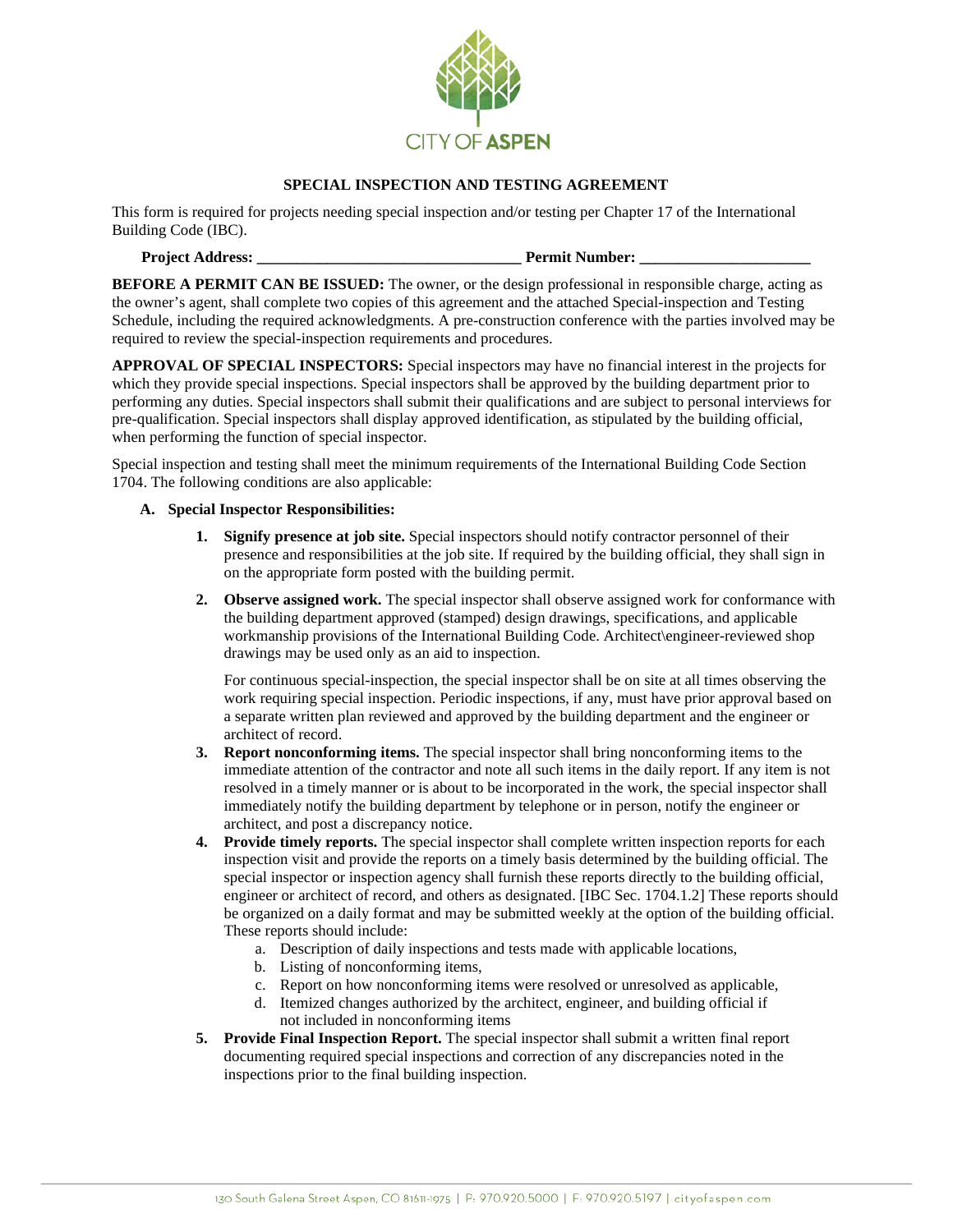### **B. Owner Responsibilities**:

**1.** The project owner, an agent of the owner, or the design professional in responsible charge acting as the owner's agent, is responsible for employing special-inspection services. The special inspector/agency shall not be in the employ of the contractor, subcontractor or material supplier. [IBC Sec 1704.1] In case of an owner/contractor, the special inspector\agency shall be employed as specified by the building official.

#### **C. Design Professional in Responsible Charge Responsibilities:**

*Design Professional in Responsible Charge definition*: An individual who is registered or licensed to practice their respective design profession as defined by the statutory requirements of the professional registration laws of the state or jurisdiction in which the project is to be constructed; who is engaged by the owner to review and coordinate certain aspects of the project, as determined by the building official, for compatibility with the design of the building or structure.

- **1. Prepare statement of special inspections.** The registered design professional in responsible charge shall prepare a statement of special inspections in accordance with IBC Section 1705 for submittal by the applicant. The statement of special inspections shall identify the following:
	- a. The materials, systems, components and work required to have special inspection or testing by the building official or by the registered design professional responsible for each portion of the work.
	- b. The type and extent of each special inspection.
	- c. The type and extent of each test.
	- d. For each type of special inspection, identification as to whether it will be continuous special inspection or periodic special inspection.

## **D. Contractor Responsibilities:**

- **1. Notify the special inspector.** The contractor is responsible for notifying the special inspector or agency regarding individual inspections for items listed on the attached schedule and as noted on the building department approved plans. Adequate notice shall be provided so the special inspector has time to become familiar with the project.
- **2. Provide access to approved plans.** The contractor is responsible for providing the special inspector access to approved plans.
- **3. Retain special inspection records.** Upon request, the contractor is also responsible for retaining, at the job site, all special inspection records completed by the special inspector.

## **E. Inspection of Fabricators:**

- **1. Fabrication of structural assemblies and members.** Where fabrication of structural load-bearing members and assemblies is being performed on the premises of a fabricator's shop, IBC Section 1704.2 shall require special inspection of the fabricated items.
- **2. Fabrication and implementation procedures.** The special inspector shall verify that the fabricator maintains detailed fabrication and quality control procedures that provide a basis for inspection control of the workmanship and the fabricator's ability to conform to approved construction documents and reference standards. The special inspector shall review the procedures for completeness and adequacy relative to code requirements for fabricator's scope of work.

## **F. Approved Fabricator Responsibilities:**

- **1. Fabrication exempt inspections.** Special inspections are not required where work is done on the premise of a fabricator registered and approved to perform such work without special inspection. If work is done on site that requires special inspection, special inspection will be required.
- **2. Approval of fabricator.** Approval shall be based upon review of the fabricator's written procedural and quality control manuals and periodic auditing of fabrication practices by an approved special inspection agency.
- **3. Completion of fabrication.** Upon completion of fabrication, the approved fabricator shall submit certificate of compliance to the building official stating that the work was performed in accordance with the approved construction documents.